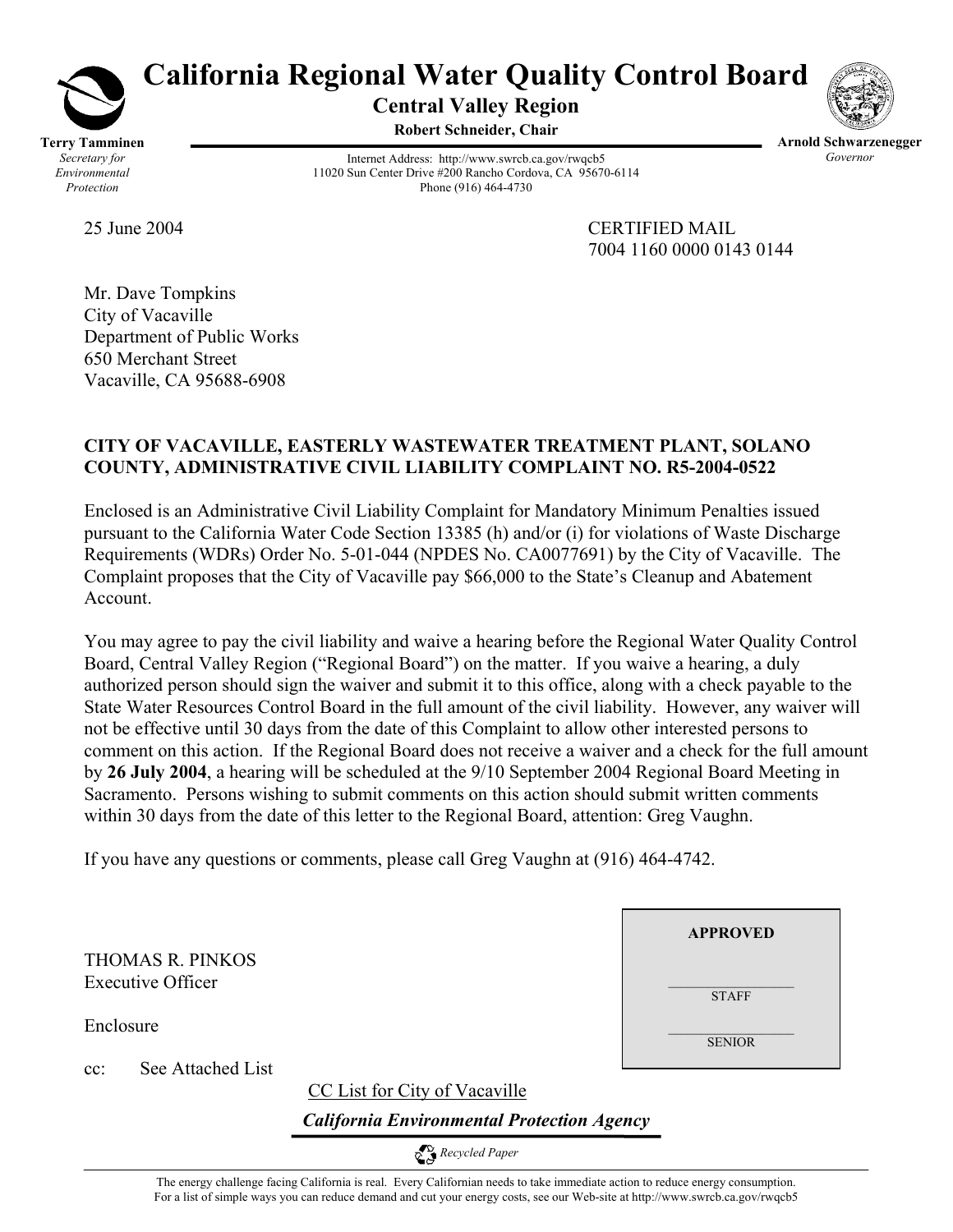#### ADMINISTRATIVE CIVIL LIABILITY COMPLAINT NO. R5-2004-0522 CITY OF VACAVILLE EASTERLY WWTP SOLANO COUNTY

Ms. Kathi Moore, USEPA, Region IX, Chief NPDES Enforcement, San Francisco Ms. Lisa Brown, CalEPA, Sacramento Ms. Frances McChesney, State Water Resources Control Board, OCC, Sacramento Mr. Mark Bradley, State Water Resources Control Board, OSI, Sacramento Mr. Philip Isorena, State Water Resources Control Board, DWQ, Sacramento Department of Environmental Management, Solano County, Fairfield Mr. Richard Denton, Contra Costa Water District, Concord Mr. Dante Nomellini, Jr., Central Delta Water Agency, Stockton Mr. John Herrick, South Delta Water Agency, Stockton Mr. Bill Jennings, Delta Keeper, Stockton Mr. Steve Macaulay, California Urban Water Agencies, Sacramento Ms. Tina Fernandez, Elmira Spill Group, Elmira Ms. June Williams, Elmira Spill Group, Elmira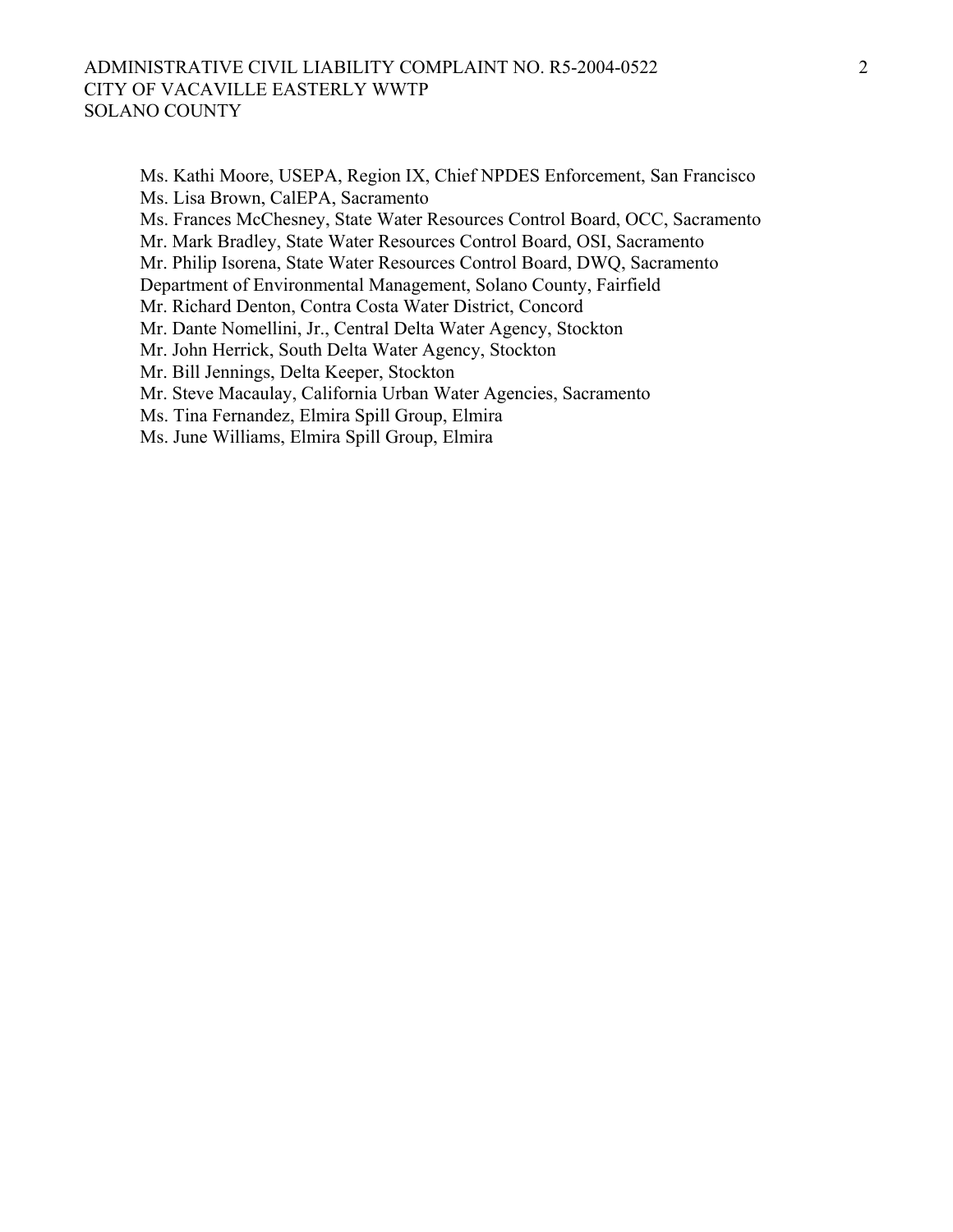### **CALIFORNIA REGIONAL WATER QUALITY CONTROL BOARD CENTRAL VALLEY REGION**

## **ADMINISTRATIVE CIVIL LIABILITY COMPLAINT NO. R5-2004-0522**

## **MANDATORY PENALTY IN THE MATTER OF CITY OF VACAVILLE EASTERLY WASTEWATER TREATMENT FACILITY SOLANO COUNTY**

This Complaint to assess Mandatory Penalties pursuant to California Water Code (CWC) Section 13385(h) and/or (i) is issued to City of Vacaville (hereafter Discharger) based on a finding of violations of Waste Discharger Requirements Order No. 5-01-044 (NPDES No. CA0077691).

The Executive Officer of the Central Valley Regional Water Quality Control Board (Regional Board) finds the following:

1. CWC Section 13385(h) and (i) requires assessment of mandatory penalties and states, in part, the following:

CWC Section 13385(h)(1) requires the Regional Board to assess a mandatory penalty of three thousand dollars (\$3,000) for each serious violation.

CWC Section 13385 (h)(2) states for purposes of this section, a "serious violation" means any waste discharge that violates the effluent limitations contained in the applicable waste discharge requirements for a Group II pollutant, as specified in Appendix A to Section 123.45 of Title 40 of the Code of Federal Regulations, by 20 percent or more or for a Group I pollutant, as specified in Appendix A to Section 123.45 of Title 40 of the Code of Federal Regulations, by 40 percent or more.

CWC Section 13385(i)(1) requires the Regional Board to assess a mandatory penalty of three thousand dollars (\$3,000) for each violation, not counting the first three violations, if the discharger does any of the following four or more times in any period of six consecutive months.

- 1. Violates a waste discharge requirement effluent limitation.
- 2. Fails to file a report pursuant to Section 13260.
- 3. Files an incomplete report pursuant to Section 13260.
- 4. Violates a toxicity effluent limitation contained in the applicable waste discharge requirements where the waste discharge requirements do not contain pollutantspecific effluent limitations for toxic pollutants.
- 2. On 15 March 2001, the Regional Board adopted Waste Discharge Requirements (WDRs) Order No. 5-01-044 (NPDES No. CA0077691) for the City of Vacaville to regulate discharges of waste from the Easterly Wastewater Treatment Plant.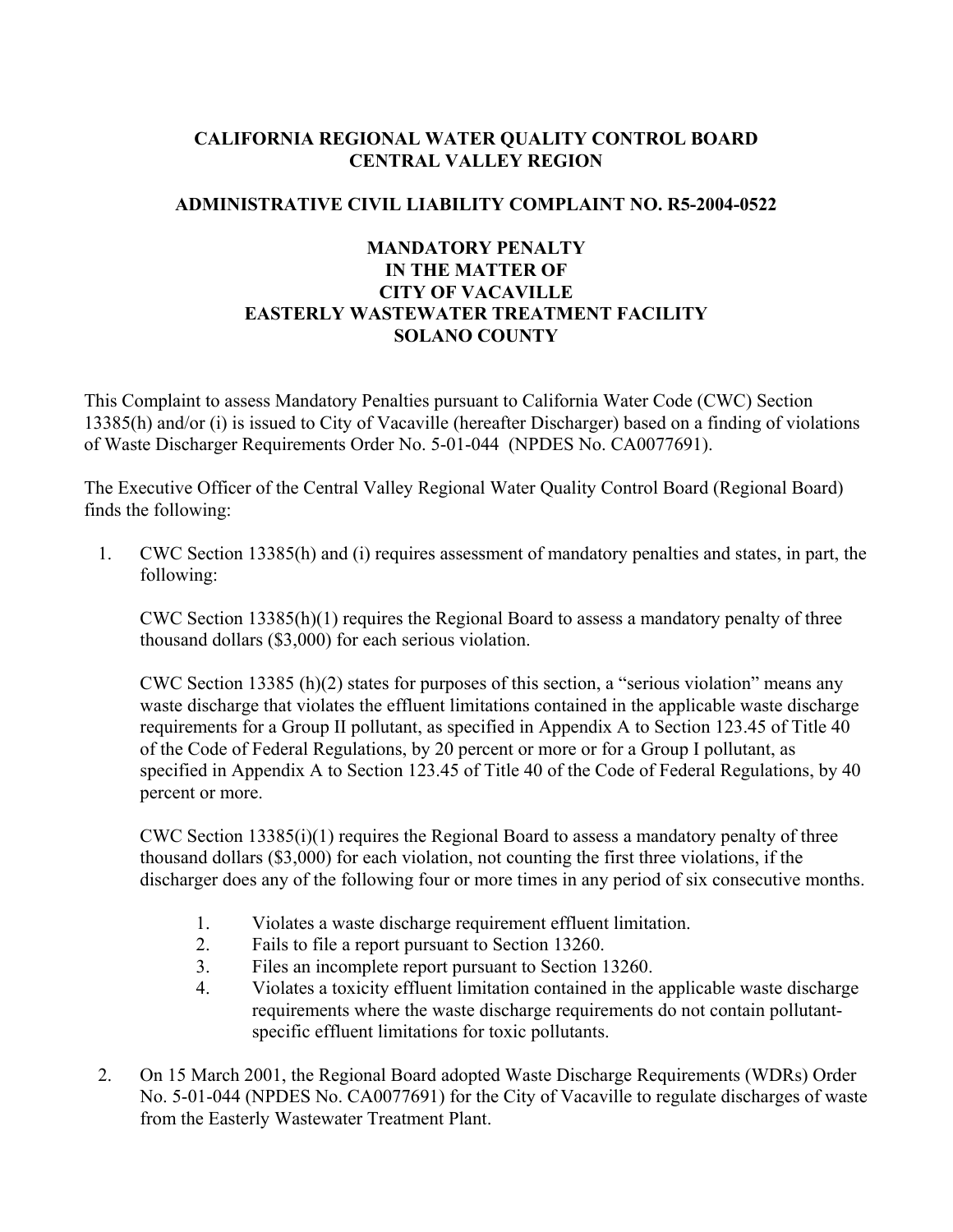3. Order No. 5-01-044 includes, in part, the following effluent limitations:

### **EFFLUENT LIMITATIONS:**

1. Effluent shall not exceed the following limits:

| Constituents           | Units                 | Monthly<br>Average | Monthly<br>Median | Avg. | <u>Avg. Max</u> | 4-day 1-hr Daily |
|------------------------|-----------------------|--------------------|-------------------|------|-----------------|------------------|
| Settleable Solids ml/l |                       | 0 <sup>1</sup>     |                   |      |                 | 0.2              |
| Total Coliform         | MPN/100ml             |                    | 23                |      |                 | 240              |
| Chlorine Residual mg/l |                       |                    |                   | 0.01 | 0.02            |                  |
|                        | lbs/day <sup>11</sup> |                    |                   | 1.42 | 2.84            |                  |

<sup>11</sup> Based on a max full treatment wet weather flow (Nov-Apr) of 17 mgd prior to expansion

- 2. The discharge shall not have a pH less than 6.5 nor greater than 8.5.
- 3. Interim effluent limits are as follows:

| Constituents         | Units     | Daily<br>Max. |
|----------------------|-----------|---------------|
| Bromodichloromethane | $\mu$ g/l | 23            |

4. According to monitoring reports submitted by the Discharger, the Discharger committed eleven (11) serious violations during the thirty seven-month period beginning 1 March 2001 and ending on 31 March 2004.

Total Settleable Solids is listed as a Group I and chlorine residual is listed as a Group II pollutant in Title 40 of the Code of Federal Regulations. The City of Vacaville Wastewater Treatment Plant discharged effluent that exceeded the daily maximum effluent limitations for chlorine residual by 20 percent and settleable solids by 40 percent or more.

The amount of the mandatory penalty for these serious violations is \$33,000.

- 5. According to monitoring reports submitted by the Discharger, the Discharger also had a total of 15 violations of other effluent limitations that were not considered serious violations (Total coliform, pH, chlorine residual, and dibromochloromethane). However, the total coliform and three of the pH violations are exempt from the mandatory minimum penalty under CWC Section 13385(i) (fall under the category of first three violations in any six consecutive month period). The amount of the mandatory penalty for these non-serious violations is therefore \$33,000.
- 6. The total amount of the mandatory penalty (for serious + non-serious) is **\$66,000.**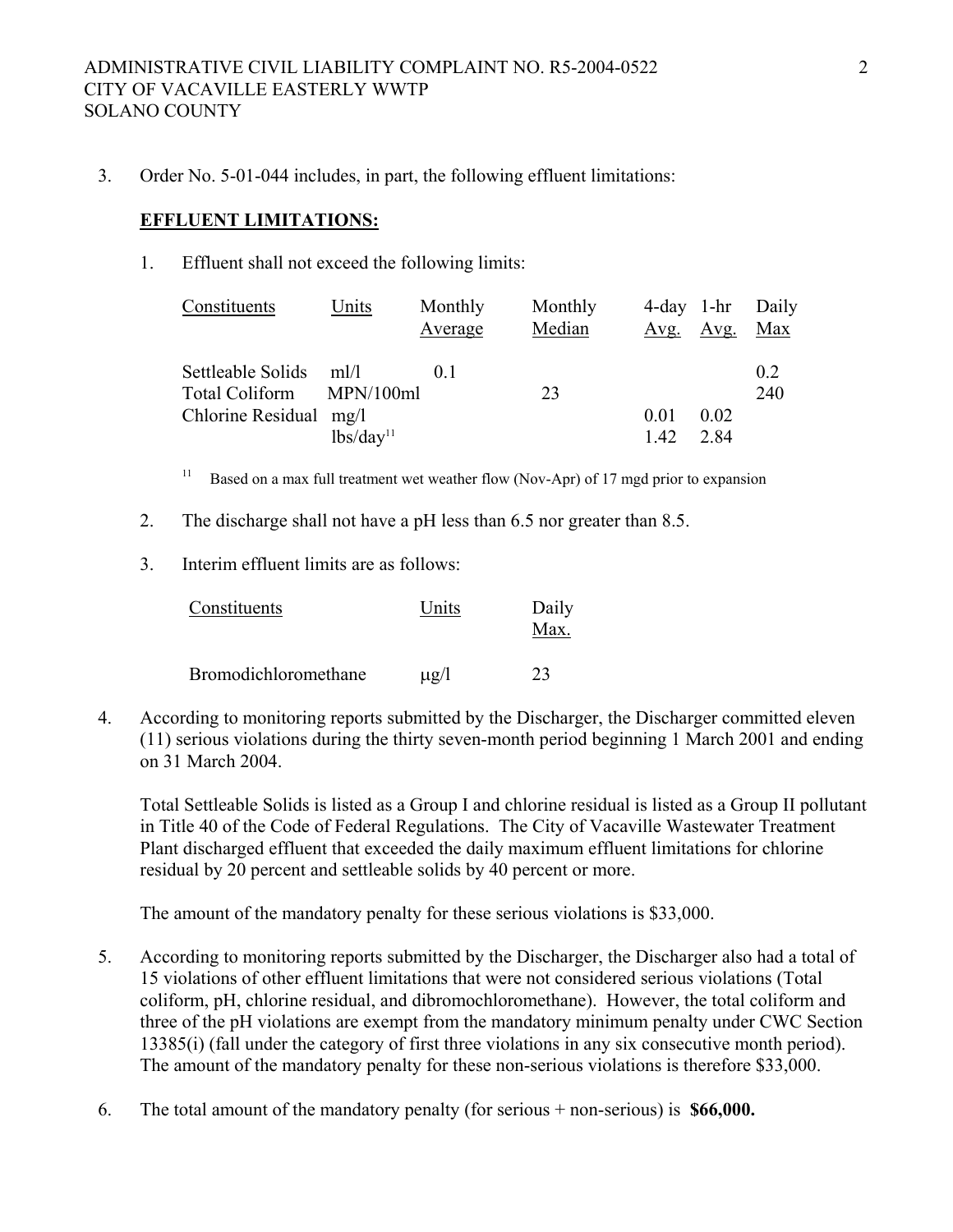## ADMINISTRATIVE CIVIL LIABILITY COMPLAINT NO. R5-2004-0522 CITY OF VACAVILLE EASTERLY WWTP SOLANO COUNTY

7. Issuance of this complaint is exempt from the Provisions of the California Environmental Quality Act (Public Resources Code Section 21000, et. seq.), in accordance with Title 14, California Code of Regulations Section 15321(a)(2) ("Enforcement Actions by Regulatory Agencies").

# **THE CITY OF VACAVILLE IS HEREBY GIVEN NOTICE THAT:**

- 1. The Executive Officer of the Regional Board proposes that the Discharger be assessed a Mandatory Penalty in the amount of \$66,000.
- 2. A hearing shall be held by the Regional Board, unless the Discharger agrees to waive the hearing and pay the mandatory penalty of \$66,000 in full.
- 3. The Discharger may waive the right to a hearing. If the Discharger chooses to waive the hearing, the Discharger must complete and sign the attached waiver and return it and a check made payable to the State Water Resources Control Board for the full amount of the mandatory penalty to the Regional Board's office at the letterhead address by **26 July 2004**.

 $\mathcal{L}_\mathcal{L} = \{ \mathcal{L}_\mathcal{L} = \{ \mathcal{L}_\mathcal{L} \} \cup \{ \mathcal{L}_\mathcal{L} = \{ \mathcal{L}_\mathcal{L} \} \cup \{ \mathcal{L}_\mathcal{L} = \{ \mathcal{L}_\mathcal{L} \} \cup \{ \mathcal{L}_\mathcal{L} = \{ \mathcal{L}_\mathcal{L} \} \cup \{ \mathcal{L}_\mathcal{L} = \{ \mathcal{L}_\mathcal{L} \} \cup \{ \mathcal{L}_\mathcal{L} = \{ \mathcal{L}_\mathcal{L} \} \cup \{ \mathcal{L}_\$ 

 $\mathcal{L}_\mathcal{L} = \{ \mathcal{L}_\mathcal{L} \mid \mathcal{L}_\mathcal{L} = \{ \mathcal{L}_\mathcal{L} \mid \mathcal{L}_\mathcal{L} = \{ \mathcal{L}_\mathcal{L} \mid \mathcal{L}_\mathcal{L} = \{ \mathcal{L}_\mathcal{L} \mid \mathcal{L}_\mathcal{L} = \{ \mathcal{L}_\mathcal{L} \mid \mathcal{L}_\mathcal{L} = \{ \mathcal{L}_\mathcal{L} \mid \mathcal{L}_\mathcal{L} = \{ \mathcal{L}_\mathcal{L} \mid \mathcal{L}_\mathcal{L} = \{ \math$ 

THOMAS R. PINKOS, Executive Officer

25 June 2004